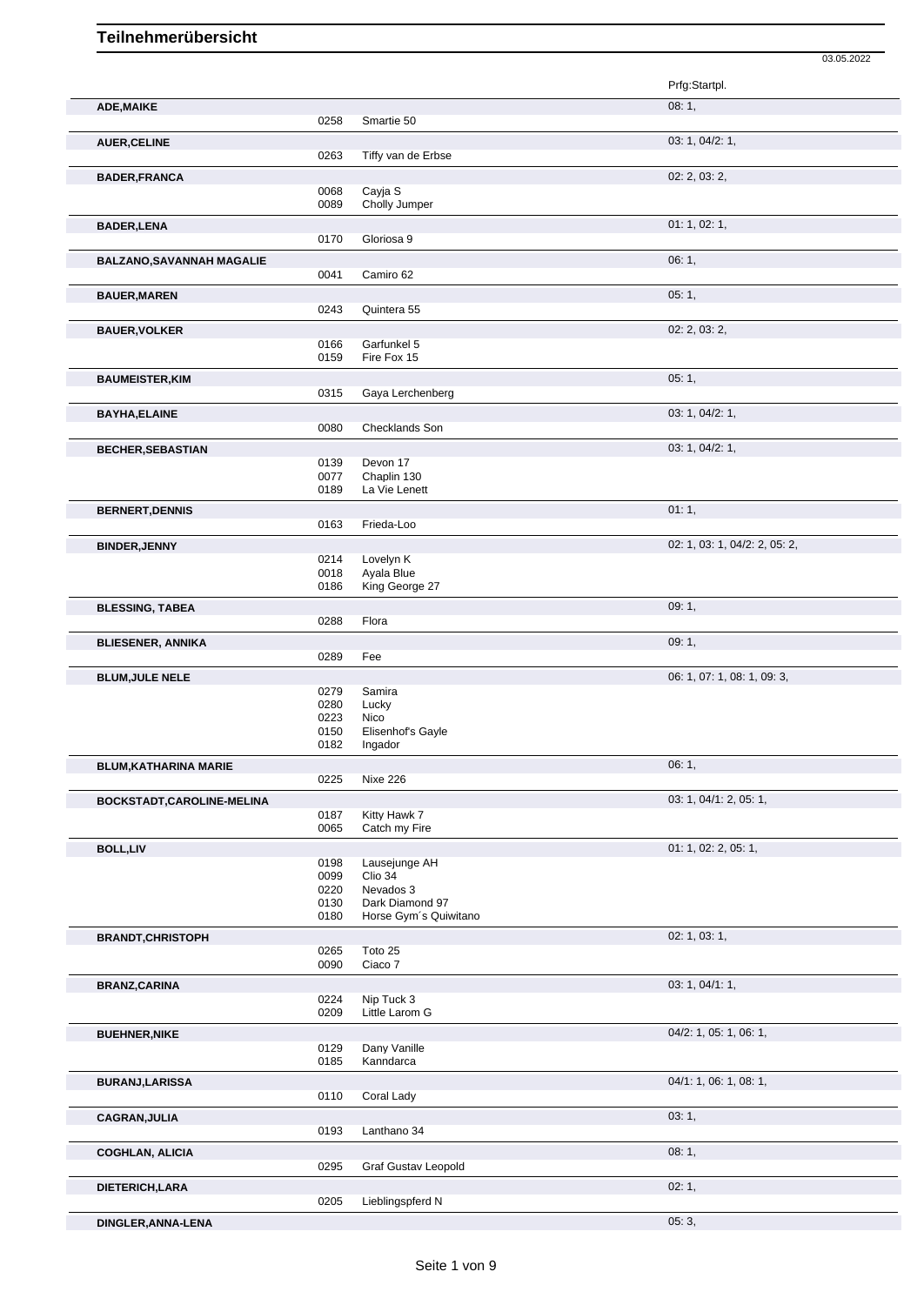Prfg:Startpl.

03.05.2022

|                             | 0106         | Contessa R                            |                        |
|-----------------------------|--------------|---------------------------------------|------------------------|
|                             | 0061         | Cassilanos Heiße Liebe R              |                        |
|                             | 0125         | Daisy F                               |                        |
|                             | 0056         | Casatessa R                           |                        |
|                             | 0052         | Carotte R                             |                        |
|                             | 0001         | Abrakadabra R                         |                        |
|                             | 0031         | Cadora R                              |                        |
| DOBELMANN, SAMANTHA JOANNA  |              |                                       | 04/1:1,                |
|                             | 0137         | Denver 257                            |                        |
| DREIZLER, LEONIE            |              |                                       | 03:1,                  |
|                             | 0081         | Chelsea 111                           |                        |
|                             |              |                                       |                        |
| DRESSLER, JOSEFINE          |              |                                       | 03: 1, 04/1: 1,        |
|                             | 0256         | Shyra Cortonia                        |                        |
| <b>EGGSTEIN, VIVIEN</b>     |              |                                       | 01:1,                  |
|                             | 0131         | Däumelinchen 5                        |                        |
| <b>ENGELHARD, THOMAS</b>    |              |                                       | 01: 2, 02: 1,          |
|                             | 0048         | Caramba E                             |                        |
|                             | 0085         | Chin's Tonic N                        |                        |
| <b>ERHARD DR., ASTRID</b>   |              |                                       | 03:1,                  |
|                             | 0305         | Carpe Diem F                          |                        |
|                             |              |                                       |                        |
| <b>ESNAF, DERYA</b>         |              |                                       | 06: 1, 07: 1,          |
|                             | 0033         | Californias Dream                     |                        |
| <b>FAERBER, LORIS</b>       |              |                                       | 08:1,                  |
|                             | 0293         | Benvenuto 12                          |                        |
| <b>FEUCHTER, KERSTIN</b>    |              |                                       | 02: 1, 03: 1,          |
|                             | 0251         | Sam 971                               |                        |
| FINK, LILLI JILL            |              |                                       | 03: 1, 04/1: 1, 05: 1, |
|                             | 0034         | Calimera <sub>60</sub>                |                        |
|                             | 0277         | Zazou 48                              |                        |
|                             |              |                                       | 05:1,                  |
| <b>FISCHER, CORINNA</b>     | 0218         | <b>Monsieur Million</b>               |                        |
|                             |              |                                       |                        |
| <b>FISCHER, FLORIAN</b>     |              |                                       | 01: 1, 05: 1,          |
|                             | 0097         | Cleo WF                               |                        |
|                             | 0136         | Denizio                               |                        |
| <b>FISCHER, JASMIN</b>      |              |                                       | 03: 1, 04/2: 1,        |
|                             | 0111         | Corgretto                             |                        |
| <b>FISCHER, JUDITH SAM.</b> |              |                                       | 02:1,                  |
|                             | 0216         | Milca 4                               |                        |
|                             |              |                                       | 08:1,                  |
| <b>FRANK, LISA</b>          | 0296         | Mellow                                |                        |
|                             |              |                                       |                        |
| FRANK, JENNY                |              |                                       | 04/2:1,                |
|                             | 0229         | Pablo's Boy                           |                        |
| FRANK, JOHANNA              |              |                                       | 03:2,                  |
|                             | 0069         | Cebulon 8                             |                        |
|                             | 0072         | Celine 263                            |                        |
| FREY, SABRINA               |              |                                       | 03: 1, 04/2: 1,        |
|                             | 0012         | Angelface 2                           |                        |
| <b>FRICK, JULIANE</b>       |              |                                       | 02: 1, 03: 1,          |
|                             | 0194         | Larinia 4                             |                        |
|                             |              |                                       |                        |
| <b>FRIEDLE, JASMIN</b>      |              |                                       | 06:1,                  |
|                             | 0162         | Freya 366                             |                        |
| <b>FRISCHHUT, RITA</b>      |              |                                       | $04/2$ : 1, 06: 1,     |
|                             | 0135         | Demet Lord Poly                       |                        |
|                             | 0146         | Donnerwetter 84                       |                        |
| <b>FROESE, MARIE</b>        |              |                                       | 10:1,                  |
|                             |              |                                       |                        |
| <b>FUNK, STEFAN</b>         |              |                                       | 03:2,                  |
|                             | 0074         | Centurio F 2                          |                        |
|                             | 0043         | Can Fly F                             |                        |
|                             | 0054         | Casanova F 3                          |                        |
| <b>GEIST, ALEXANDRA</b>     |              |                                       | 02: 1, 03: 1,          |
|                             | 0141         | Dialon 6                              |                        |
|                             |              |                                       |                        |
| <b>GESIERICH, ELENI</b>     |              |                                       | 03:1,                  |
|                             | 0026<br>0122 | Bhaskara Bona Parte<br>Dacota Melloni |                        |
|                             |              |                                       |                        |
| <b>GESIERICH, ELISA</b>     |              |                                       | 03:1,                  |
|                             | 0026         | Bhaskara Bona Parte                   |                        |
|                             | 0122         | Dacota Melloni                        |                        |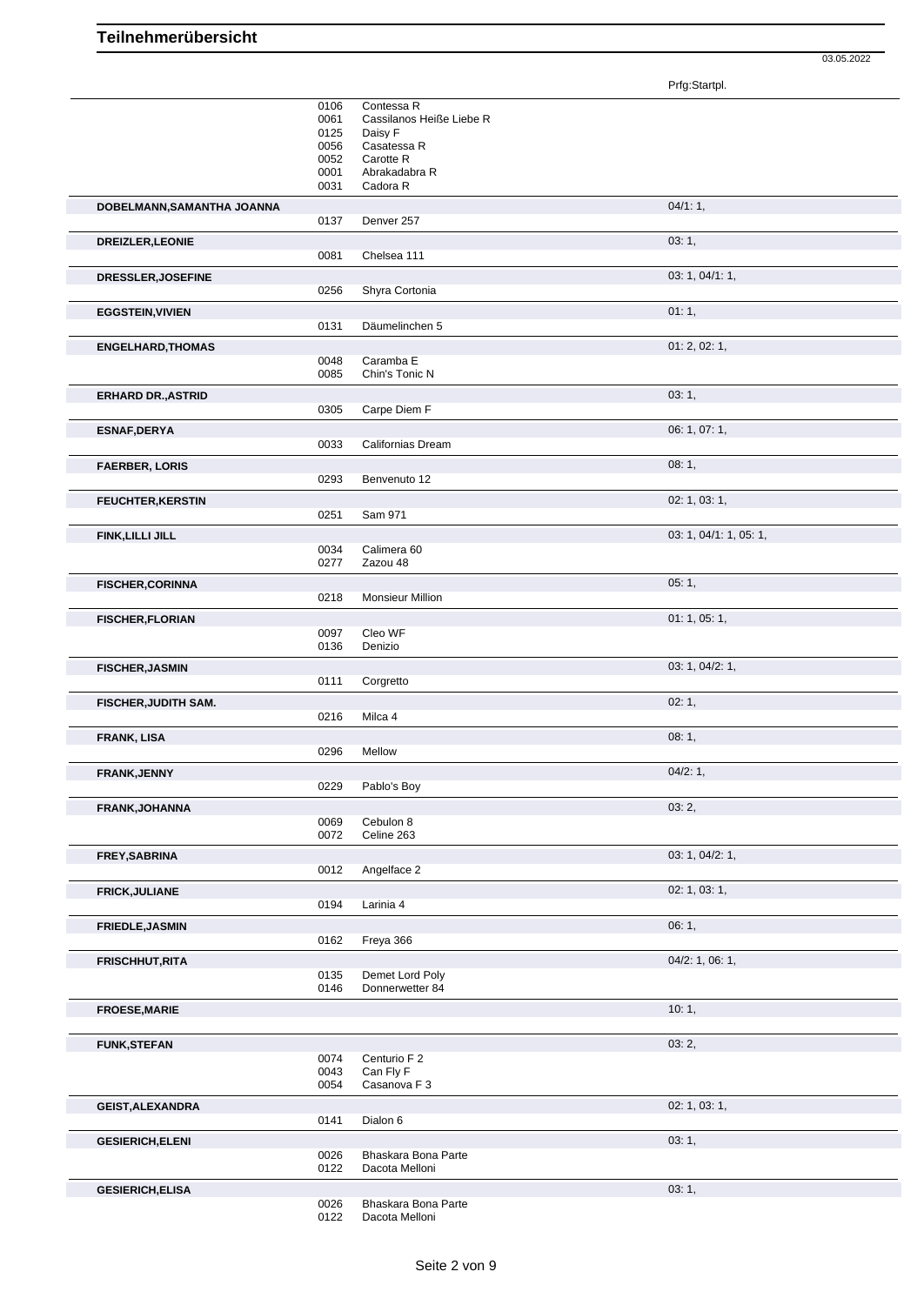|                           |              |                           | 03.05.2022                  |
|---------------------------|--------------|---------------------------|-----------------------------|
|                           |              |                           | Prfg:Startpl.               |
|                           | 0228         | Open Heart                |                             |
| <b>GEYER, FRANZISCA</b>   |              |                           | 03: 1, 05: 1,               |
|                           | 0095         | Cigala Elu                |                             |
| <b>GLOCKER, TOBIAS</b>    |              |                           | 02:1,                       |
|                           | 0297         | Christard                 |                             |
| <b>GOEHRING,IDA</b>       | 0278         |                           | 09:1,                       |
|                           |              | Cajo                      |                             |
| <b>GRAU,LARISSA</b>       | 0287         | Very Happy 5              | 04/2: 1, 06: 1,             |
| <b>GRESCHNER, MARLENE</b> |              |                           | 03: 1, 04/2: 1,             |
|                           | 0204         | Levello                   |                             |
| <b>GRIMM, FRANZISKA</b>   |              |                           | 03:2,                       |
|                           | 0004         | Acina G                   |                             |
|                           | 0002         | Acasina G                 |                             |
| <b>GROH,LISSY</b>         |              |                           | 01:1,                       |
|                           | 0120         | Cristallus                |                             |
| <b>GRUBER, MAYA</b>       |              |                           | 06: 1, 07: 1, 08: 1, 09: 1, |
|                           |              |                           | : 0,                        |
| <b>GRUBER, KERSTIN</b>    | 0309         | Ophelia v.Stepe           |                             |
|                           | 0310         | Wiesbylls Dreiklang       |                             |
| GUENTHER-IWAN, VERONIKA   |              |                           | : 0,                        |
|                           | 0073         | Celtic Spirit 4           |                             |
| <b>HACKEL, KRISTINA</b>   |              |                           | 02:1,                       |
|                           | 0101         | Coco Malou 3              |                             |
| <b>HAEUSSLER, LARS</b>    |              |                           | 01: 2, 02: 2,               |
|                           | 0060<br>0012 | Cassario 4<br>Angelface 2 |                             |
|                           | 0112         | Corradina 13              |                             |
| HAEUSSLER, SARAH          |              |                           | 03: 1, 04/1: 1,             |
|                           | 0190         | Lagrina de Allegria       |                             |
| HALM, ANN-KATHRIN         |              |                           | 05:1,                       |
|                           | 0285         | Stakkato's Golden Bella   |                             |
| HARTMANN, FRANK           |              | Crescentino               | 05:2,                       |
|                           | 0118<br>0042 | Campari 356               |                             |
| <b>HENKE, JOHANNA</b>     |              |                           | 02: 1, 03: 1, 04/2: 1,      |
|                           | 0105         | Conny 351                 |                             |
|                           | 0167         | Gianna Amica Mia          |                             |
| <b>HENNING, HANNE</b>     |              |                           | 02:2,                       |
|                           | 0267<br>0039 | Ultra 36<br>Cally HH      |                             |
| <b>HERING, LAURA</b>      |              |                           | 02: 1, 03: 1,               |
|                           | 0197         | Lauries Fleur 2           |                             |
|                           | 0199         | Lavigna 6                 |                             |
| HERRMANN, LILLI MALOU     |              |                           | 03: 1, 04/2: 1,             |
|                           | 0306         | Fourfallo                 |                             |
| <b>HILLER, LINDA</b>      |              |                           | 01: 1, 02: 2,               |
|                           | 0233<br>0149 | Piper 16<br>El Roy 3      |                             |
| HILPRECHT, KATRIN         |              |                           | 02: 1, 03: 1, 04/2: 1,      |
|                           | 0174         | Graf Gustaf 3             |                             |
| <b>HINKEN, SOPHIE</b>     |              |                           | 02: 1, 03: 1,               |
|                           | 0015         | Aragon 432                |                             |
| HOBELSBERGER, MALINA      |              |                           | 10:1,                       |
|                           |              |                           |                             |
| <b>HOEFLE, MEIKE</b>      |              |                           | 09: 1, 10: 1,               |
|                           | 0215         | Max 4315                  |                             |
| HOEFLE, ROMY              |              |                           | 09:1,                       |
|                           | 0022         | Beenie Baby               |                             |
| HOELLDAMPF,EDWINA         |              |                           | 03:1,                       |
|                           | 0250         | Robert 78                 |                             |
| HOFFER, MAE               | 0208         | Little Bubble B           | 04/1: 1, 06: 1,             |
| HOFFER, MARA              |              |                           | 06: 1, 07: 1,               |
|                           | 0138         | Der kleine Spirit E       |                             |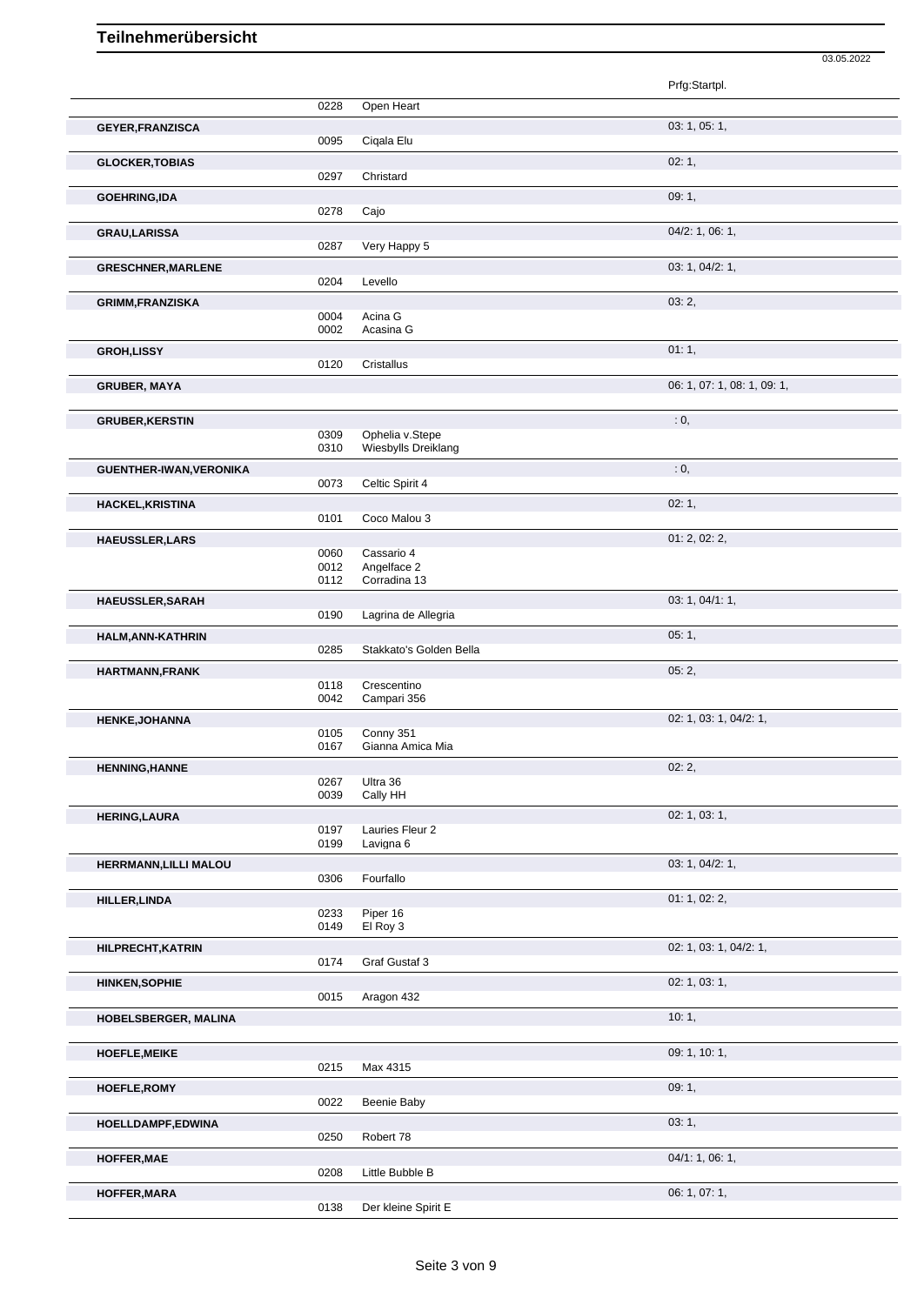03.05.2022

|                          |                              |                                           | Prfg:Startpl.          |
|--------------------------|------------------------------|-------------------------------------------|------------------------|
| <b>HOGEN, STEPHANIE</b>  |                              |                                           | 02: 1, 03: 2, 04/2: 1, |
|                          | 0091<br>0226<br>0093<br>0037 | Cici G<br>Ofelia D<br>Cimone<br>Calisto G |                        |
| HOLZ, HANNA-MARIE        |                              |                                           | 02: 1, 03: 1,          |
|                          | 0114<br>0102                 | Cosmo 67<br>Coco Malou 4                  |                        |
| HOLZWARTH, ANDREAS       |                              |                                           | 02: 1, 03: 1, 04/1: 1, |
|                          | 0234                         | Priamos 140                               |                        |
| <b>HUB, JULIA</b>        |                              |                                           | 03:1,                  |
|                          | 0227                         | Onkel Sam S                               |                        |
| IRMSCHER, ENNA-JUNE      | 0281                         | Alexis                                    | 08:1,                  |
|                          |                              |                                           | 07:1,                  |
| <b>IWAN, LEONIE</b>      |                              |                                           |                        |
| <b>IWAN, EMELIE</b>      |                              |                                           | 07:1,                  |
|                          | 0073                         | Celtic Spirit 4                           |                        |
| JANZEN, LEA              |                              |                                           | 03: 1, 04/1: 1,        |
|                          | 0028                         | Black Pearl 114                           |                        |
| JETTER, CEDRIC           | 0191                         | Landlady 64                               | 01:2,                  |
|                          | 0219                         | Nandor 30                                 |                        |
| JUENGEL, ALEXANDER       |                              |                                           | 01: 1, 02: 2, 05: 1,   |
|                          | 0272<br>0066                 | Vinicius<br>Catniss 12                    |                        |
|                          | 0271                         | Versailles 9                              |                        |
| JUENGEL, JESSICA         |                              |                                           | 03: 1, 05: 1,          |
|                          | 0271                         | Versailles 9                              |                        |
| <b>KADEN, EMELY</b>      | 0301                         | Diva 547                                  | 06: 1, 07: 1, 08: 1,   |
| <b>KAHL, MONA</b>        |                              |                                           | 04/1:1,                |
|                          | 0165                         | Fuego 136                                 |                        |
| <b>KARELSON, JANINA</b>  |                              |                                           | 03: 1, 04/2: 1,        |
|                          | 0108                         | Copa del Rey 4                            |                        |
| KAUL, LEA-MARIE          |                              |                                           | 03: 1, 06: 1,          |
|                          | 0087                         | Chinua                                    |                        |
| <b>KAUPP,NINA</b>        | 0036                         | Calisto G                                 | 01: 1, 02: 1,          |
|                          | 0035                         | Calimero G                                |                        |
| KETTELHAKE, JOHANNA      |                              |                                           | 04/2:1,                |
|                          | 0169                         | Gipsy 1158                                |                        |
| KIRCHENBAUR, LAURA       | 0237                         | Quabs 3                                   | 02:1,                  |
| <b>KLEE, NICOLE</b>      |                              |                                           | 10:1,                  |
|                          |                              |                                           |                        |
| <b>KLENK, SARAH</b>      |                              |                                           | 04/1: 1, 06: 1,        |
|                          | 0143                         | Djerba 33                                 |                        |
| KLUGE-JUNG, ANTJE        | 0255                         | Shooting Star BEVS                        | 08:2,                  |
| KOEGLER, LEONIE          |                              |                                           | 03:1,                  |
|                          | 0025                         | Bellarom G                                |                        |
| <b>KOEHNLEIN, ANNA</b>   |                              |                                           | 06:1,                  |
|                          | 0239                         | Quatre                                    |                        |
| <b>KOELZ, ERIK</b>       | 0184                         | Judy 95                                   | 03: 1, 04/1: 1,        |
|                          |                              |                                           | 01:1,                  |
| KOELZ, VANESSA           | 0184                         | Judy 95                                   |                        |
|                          | 0235                         | Prince du Bonneville                      |                        |
|                          | 0030                         | Brisbeen                                  |                        |
| KOHNLE, JENNIFER         | 0314                         | Roadstars Belissima                       | : 0,                   |
| <b>KRAUTH, FINJA</b>     |                              |                                           | 04/1: 1, 06: 1,        |
|                          | 0176                         | Halloween 67                              |                        |
| KREDER, RAHEL            |                              |                                           | 01: 1, 02: 1,          |
|                          | 0088                         | Chiron 28                                 |                        |
| <b>KRUSE, ANN-KATRIN</b> |                              |                                           | 01: 1, 02: 1,          |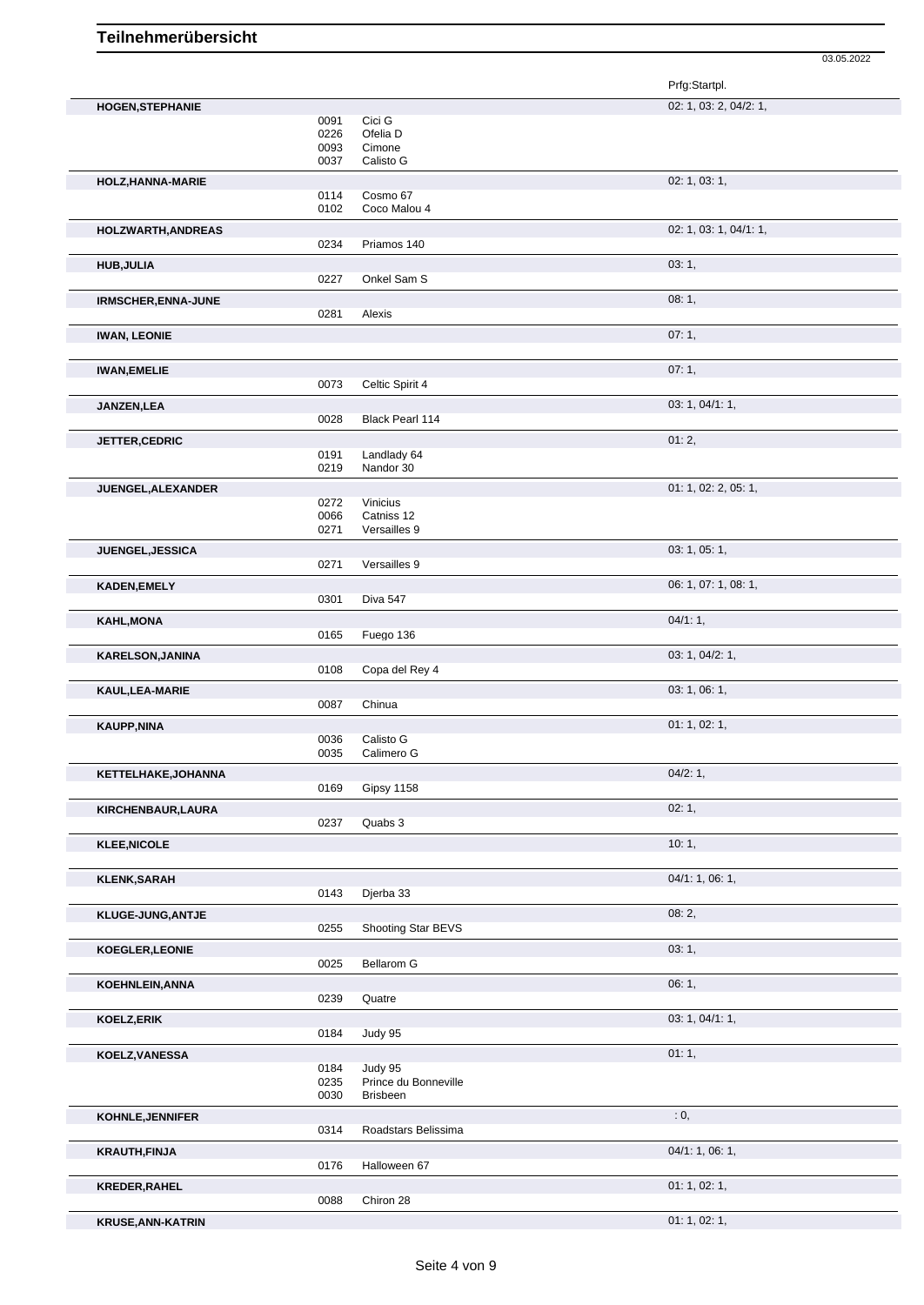|                            |      |                         | Prfg:Startpl.        |
|----------------------------|------|-------------------------|----------------------|
|                            | 0203 | Let Kiss 8              |                      |
|                            | 0119 | Cristalla du Rouet      |                      |
|                            |      |                         |                      |
| KUCHENBROD, HEIDI          |      |                         | 04/1:1,              |
|                            | 0051 | Carlo 475               |                      |
| <b>KUDER, TERESA</b>       |      |                         | 02: 1, 03: 1,        |
|                            | 0302 | Quattro H               |                      |
|                            | 0121 | Cusco 7                 |                      |
|                            |      |                         |                      |
| <b>KUHN, VIVIEN</b>        |      |                         | 04/2: 1, 06: 1,      |
|                            | 0304 | Aleco vom Dendelbach    |                      |
|                            | 0303 | Acajou 63               |                      |
| <b>KULAY, ELISA</b>        |      |                         | 04/1:1,              |
|                            | 0231 | Picolino 42             |                      |
|                            |      |                         |                      |
| KULL, FELICITAS            |      |                         | 10:1,                |
|                            | 0294 | Yakari                  |                      |
|                            |      |                         |                      |
| <b>KULL, SARINA TABEA</b>  |      |                         | 06:1,                |
|                            | 0183 | Jordania 3              |                      |
| <b>KURZ, JANINA</b>        |      |                         | 02: 1, 03: 1,        |
|                            | 0134 | Delmonico 3             |                      |
|                            |      |                         |                      |
| LAECHELE, ROLAND           |      |                         | 01: 1, 02: 1,        |
|                            | 0244 | Quiwi Lotta             |                      |
| <b>LAMLA, SIMONE</b>       |      |                         | 04/1:2,              |
|                            | 0047 | Captain Jack 67         |                      |
|                            | 0241 | Quick Star 24           |                      |
|                            |      |                         |                      |
| LANDGRAF, CAROLIN          |      |                         | 01: 1, 02: 1,        |
|                            | 0173 | Good Vibes Only         |                      |
|                            |      |                         |                      |
| LANG, NASTASIA             |      |                         | 04/2:1,              |
|                            | 0115 | Costello 18             |                      |
|                            | 0156 | Figo Stayerhof's Julian |                      |
| LANG, SERAFINA             |      |                         | 06:1,                |
|                            | 0156 | Figo Stayerhof's Julian |                      |
|                            |      |                         |                      |
| <b>LANG, SOFIE</b>         |      |                         | 03: 1, 04/1: 1,      |
|                            | 0307 | Zöthens Naseweiss       |                      |
| LIENER, LILIAN MARIA       |      |                         | 06:1,                |
|                            | 0254 | She's a Beautiful Rose  |                      |
|                            |      |                         |                      |
| <b>LIENER, NICOLE</b>      |      |                         | 04/1: 1, 09: 1,      |
|                            | 0254 | She's a Beautiful Rose  |                      |
|                            | 0053 | Casallini 3             |                      |
| LIESKE, JULIA              |      |                         | 03: 1, 05: 1,        |
|                            | 0003 | Acierant                |                      |
|                            | 0145 | Donna Perra             |                      |
|                            | 0179 | Horka Z                 |                      |
|                            |      |                         |                      |
| <b>LISSNER, ZOE SOPHIE</b> |      |                         | 06:1,                |
|                            | 0217 | Miss Fabulous blonde    |                      |
| LOEWENTHAL, SARAH          |      |                         | 08:1,                |
|                            | 0171 | Goldi's Girl            |                      |
|                            |      |                         |                      |
| <b>MAIER, HELEN</b>        |      |                         | 04/2:1,              |
|                            | 0248 | Raccardo                |                      |
|                            | 0259 | Smilla 110              |                      |
|                            |      |                         |                      |
| <b>MARTIN, LARISSA</b>     |      |                         | 06:1,                |
|                            | 0300 | Borot                   |                      |
| <b>MAURER, SARAH</b>       |      |                         | 02: 1, 03: 2, 05: 1, |
|                            | 0050 | Carisma Z               |                      |
|                            | 0188 | Kyra Suuri              |                      |
|                            | 0057 | Cascalan 3              |                      |
|                            |      |                         |                      |
| <b>MERZ, SARA-LENA</b>     |      |                         | 03: 1, 04/2: 1,      |
|                            | 0246 | Quorum S                |                      |
| <b>MESSERLE, DANIEL</b>    |      |                         | 02: 1, 03: 1,        |
|                            | 0046 | Captain Carl 3          |                      |
|                            |      |                         |                      |
| <b>METZLER, HELEN</b>      |      |                         | 04/1: 1, 06: 1,      |
|                            | 0086 | China Town 2            |                      |
| <b>MEZGER, JANINE</b>      |      |                         | 01: 1, 02: 2, 03: 1, |
|                            | 0092 | Cigalé                  |                      |
|                            | 0274 | Wilde Hilde 17          |                      |
|                            |      |                         |                      |
| <b>MICHEL, THOMAS</b>      |      |                         | 02:2,                |
|                            | 0250 | Robert 78               |                      |
|                            | 0201 | Legion 6                |                      |
|                            |      |                         |                      |
|                            |      |                         |                      |
| MIETHKE, JEANETTE          | 0282 | Galan                   | 08:1,                |

03.05.2022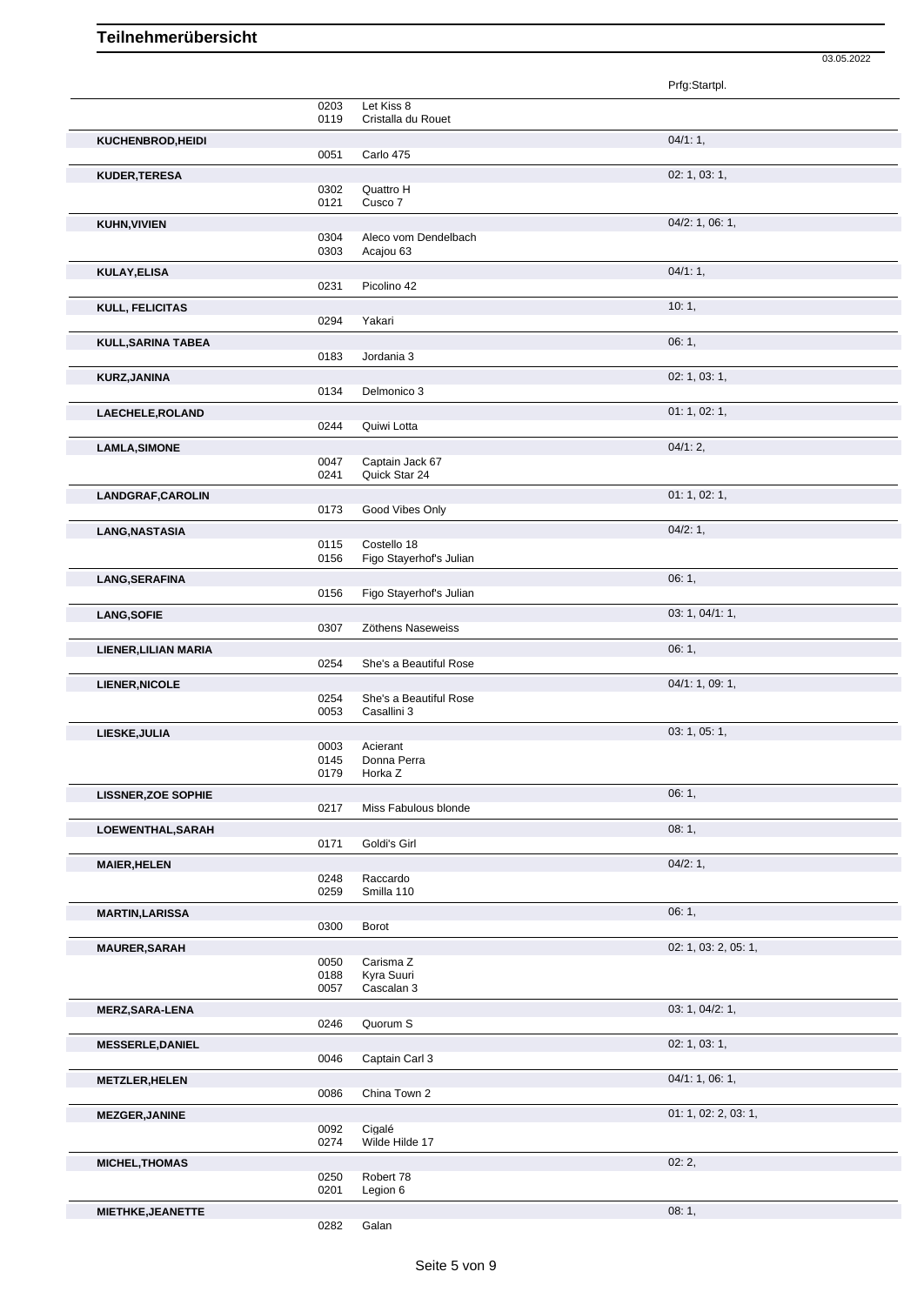Prfg:Startpl. **MINK,LISA** 02: 1, 03: 1, 05: 1, 0055 Casanova S 3<br>0075 Chacco-Chane 0075 Chacco-Chanel<br>0257 Sir Skyfall 5 Sir Skyfall 5 **MOLL,ULRIKE** 02: 1, 03: 1, 0026 Bhaskara Bona Parte 0122 Dacota Melloni **MOSER,JENNY** 02: 1, 0313 Enzo-Ferrari 2 **MUELLER, MIA** 09: 1, 0290 Cara 195 **MUELLER,ALINA** 02: 1, Lorio 35 **MUELLER,LISA** 05: 1, Leroy 199 **MUELLER,MARIAN** 05: 2, 05: 2, 05: 2, 05: 2, 05: 2, 05: 2, 05: 2, 05: 2, 05: 2, 05: 2, 05: 2, 05: 2, 05: 2, 05: 2, 05: 2, 05: 2, 0311 0311 Chappeloup 3<br>0312 Colorado 253 Colorado 253 **MUELLER, PETRA LISA** 02: 1, 03: 1, 04/1: 1, 02: 1, 03: 1, 04/1: 1, 02: 1, 03: 1, 04/1: 1, Legacy 11 **MUENCH, MATTHIAS** 0270 Vegas 48 0270 Vegas 48 Vegas 48 **MUNZ, EMILY** 08: 1, 0299 **NEHR,REBECCA** 03: 1, 04/2: 1,<br>
0151 Embassv's Babe A Embassy's Babe A **NEUMEISTER, MAXIMILIAN** 01: 2, 0029 Bonita 426 Quox Lord Lupo 7 0210 Lord Lu<br>0177 Hastor **NIEMEYER,VALENTINA** 02: 1, Cracker Joe 2 **ODAK,INA** 05: 1, 0148 Duplo 63 **OFFENHAEUSSER, LEA** 08: 1, 09: 1, 09: 1, 09: 1, 09: 1, 09: 1, 09: 1, 09: 1, 09: 1, 09: 1, 09: 1, 09: 1, 09: 1, 09: 1, 09: 1, 09: 1, 09: 1, 09: 1, 09: 1, 09: 1, 09: 1, 09: 1, 09: 1, 09: 1, 09: 1, 09: 1, 09: 1, 09: 1, 09: 1 Wunschkind 28 **PECH,REBECCA** 01: 2, 02: 2, 0017 Athabasca T<br>0104 Conaro 3 Conaro 3 0154 Fearless 16 **PENZEL,ELISABETH** 02: 1, 03: 1, 0240 Quento 3 **PFEIFFER,LISA-MARIE** 03: 1, 04/1: 1, 03: 1, 04/1: 1, 03: 1, 04/1: 1, 03: 1, 04/1: 1, 03: 1, 04/1: 1, 03: 1, 04/1: 1, H.R.'s Semino **PFITZER,ANNA** 01: 1, 02: 1, 02: 1, 02: 1, 02: 1, 02: 1, 02: 1, 02: 1, 02: 1, 02: 1, 02: 1, 02: 1, 02: 1, 02: 1, 02: 1, 02: 1, 02: 1, 02: 1, 02: 1, 02: 1, 02: 1, 02: 1, 02: 1, 02: 1, 02: 1, 02: 1, 02: 1, 02: 1, 02: 1, 02: Bayard-P **PFLUGFELDER, ANJA** 02: 1, 03: 1, 03: 1, 03: 1, 03: 1, 03: 1, 03: 1, 03: 1, 03: 1, 03: 1, 03: 1, 03: 1, 03: 1, 03: 1, 0009 Ammertal's Charly<br>0062 Caszaro 0062 Caszaro<br>0010 Ammerta Ammertal's Julius **PFLUGFELDER, SINA** 02: 1, 03: 2, 05: 1, 03: 2, 05: 1, 03: 2, 05: 1, 03: 2, 05: 1, 03: 2, 05: 1, 03: 2, 05: 1, 03: 2, 05: 1, 03: 2, 05: 1, 03: 2, 05: 1, 03: 2, 05: 1, 03: 2, 05: 1, 03: 2, 05: 1, 03: 2, 05: 1, 03: 2, 05: 1, 0009 Ammertal's Charly<br>0062 Caszaro 0062 Caszaro<br>0010 Ammerta Ammertal's Julius **POETTRICH,ANGELIQUE** 0238 Quality Pearl vom Arendsee<br>0238 Quality Pearl vom Arendsee Quality Pearl vom Arendsee **POTSCHKA,ANOUK MALIN** 0207 Lina del Rose 0207 Diamond Diamond 2007 Diamond Diamond 2007 Diamond Diamond Diamond D<br>
0207 Lina del Rose Lina del Rose **PRUKNA,CHRISTINE** 06: 1, Erlette VWW **PSCHEIDL, KRISTIN** 01: 1, 02: 1, 03: 1, 0260 Sweet Saphira 0084 Chima 6

03.05.2022

**RECHNER, AVA** 07: 1, 09: 1,

0298 Momo Deluxe

0040 Camaro 150

**PSCHEIDL,LISA** 03: 1, 04/1: 1,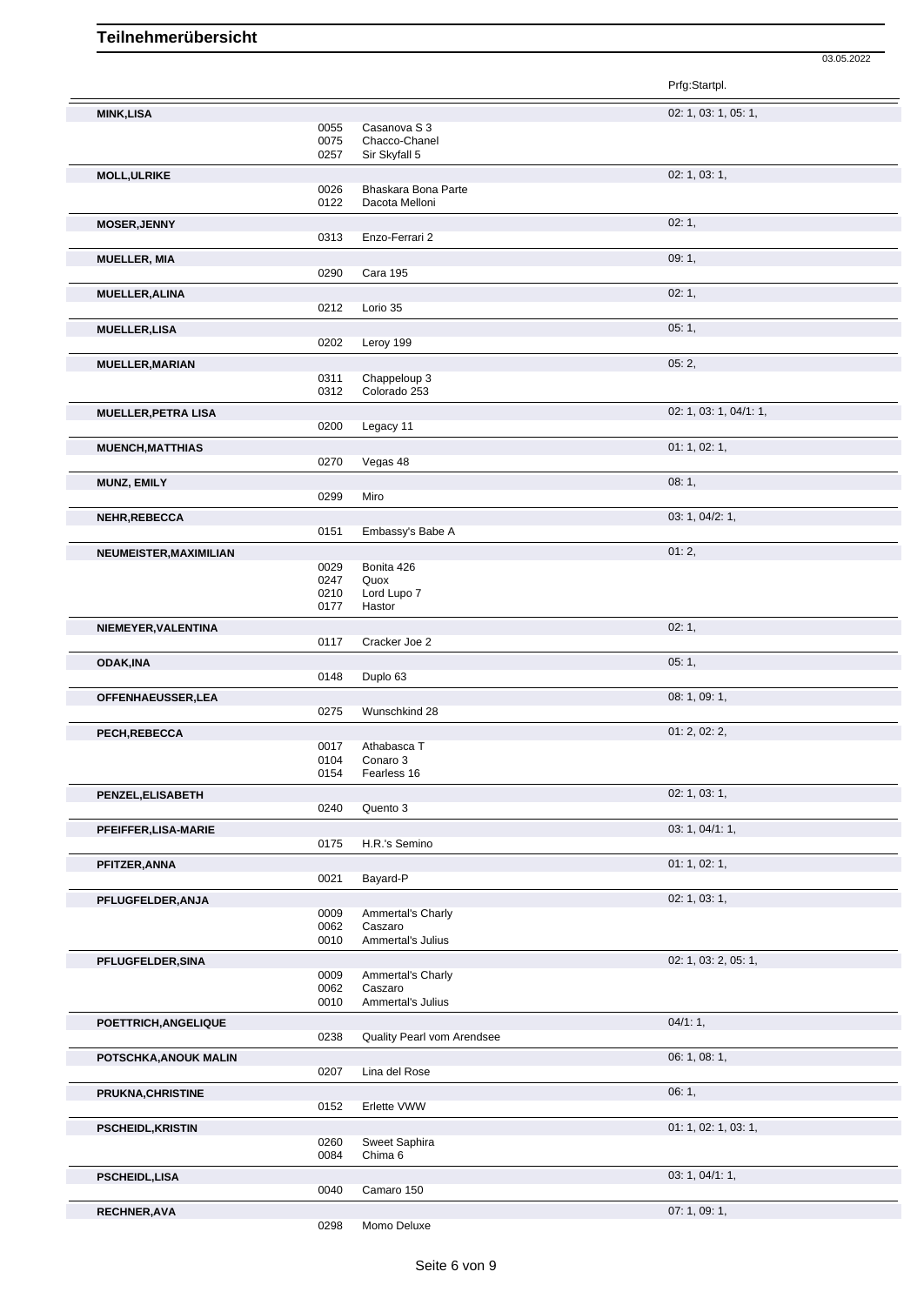| ۰. | ገ5 |  |
|----|----|--|

|                               |                              |                                                  | Prfg:Startpl.               |
|-------------------------------|------------------------------|--------------------------------------------------|-----------------------------|
| REISENAUER, ANNA-CHRISTIN     | 0128                         | Dancing Sun S                                    | 06:1,                       |
| RIEDLER, JULIA                | 0079                         | Chateau Latour                                   | 02:1,                       |
| RIEDLER, LENA                 | 0164                         | Frizzantino 20                                   | 03: 1, 04/2: 1,             |
| RIEGER, CLARA-MARIA           | 0224                         | Nip Tuck 3                                       | 07:1,08:1,                  |
| RIEK, LISA-SARINA             | 0113                         | Corrado 128                                      | 03:1,                       |
| <b>RUPP, ROMINA</b>           |                              |                                                  | 01: 1, 02: 1, 03: 1, 05: 1, |
|                               | 0100<br>0264                 | Cocaine 9<br>Tilidin                             |                             |
| <b>SCHAAKE, HENNING</b>       | 0142                         | <b>Diamees</b>                                   | 03: 1, 04/2: 1,             |
| SCHAEFER, FRANZISKA           | 0011                         | Amy Lou 11                                       | 04/2:1,                     |
| SCHANZENBACH, KATHARINA       | 0241<br>0172                 | Quick Star 24<br>Goldmarie 41                    | 08:1,                       |
| <b>SCHERRENBACHER, MADITA</b> | 0284                         | <b>Pino 178</b>                                  | 06: 1, 07: 1,               |
| <b>SCHLACK, CAROLIN</b>       | 0236                         | Prinz Flori                                      | 03:1,                       |
| <b>SCHMID, ANDREAS</b>        | 0076<br>0083<br>0082         | Chance 25<br>Chico 940<br>Chica 195              | 01: 1, 02: 1,               |
| <b>SCHMID,CARINA</b>          | 0132<br>0059<br>0103<br>0140 | Dawina 58<br>Casparus 3<br>Colina 86<br>Dia Texi | 03: 1, 05: 1,               |
| <b>SCHMID, KRISTIN</b>        | 0076                         | Chance 25                                        | 01: 1, 10: 2,               |
| SCHMID-KOLLMAR, CHARLOTTE     | 0082                         | Chica 195                                        | 04/1:1,                     |
|                               | 0007                         | Air Force Officier xx                            |                             |
| <b>SCHMIDT, YVONNE</b>        | 0067                         | Cayenne 236                                      | 01:1,                       |
| <b>SCHMIERER, SARAH</b>       | 0027<br>0124                 | <b>Billi Bellini S</b><br>Daenerys 18            | 02: 1, 05: 2,               |
| <b>SCHMOHL, NINA</b>          | 0292                         | Dana Denaria                                     | 06: 1, 07: 1,               |
| <b>SCHWARZ,LAURA</b>          | 0049                         | Carasella                                        | 06:1,                       |
| <b>SEIZ,LENA</b>              | 0222                         | Nicita 13                                        | 03: 1, 04/2: 1,             |
| SIEGER, SUSANN                | 0230                         | Paulchen 127                                     | 08:1,                       |
| SIXT, SABRINA                 | 0020<br>0276                 | <b>Bauers Nagid</b><br>Zaida TC                  | 08: 1, 09: 2,               |
| SPIEGEL, LUCIE                | 0116                         | Coucki                                           | 04/1:1,                     |
| SPIELMANN, LAURA              | 0094                         | Cindy N                                          | 04/1: 1, 06: 1,             |
| SPINDLER, NELE                | 0038<br>0178<br>0032         | Calli 18<br>Hermine 138<br>Cadorina              | 01: 1, 02: 2, 04/2: 1,      |
| <b>STAEB, MARIO</b>           | 0262                         | Theo F <sub>3</sub>                              | 02:1,                       |
| STAHL, INA                    | 0266<br>0019                 | Triniti K<br>Balerina 13                         | 04/1: 2, 06: 1, 08: 1,      |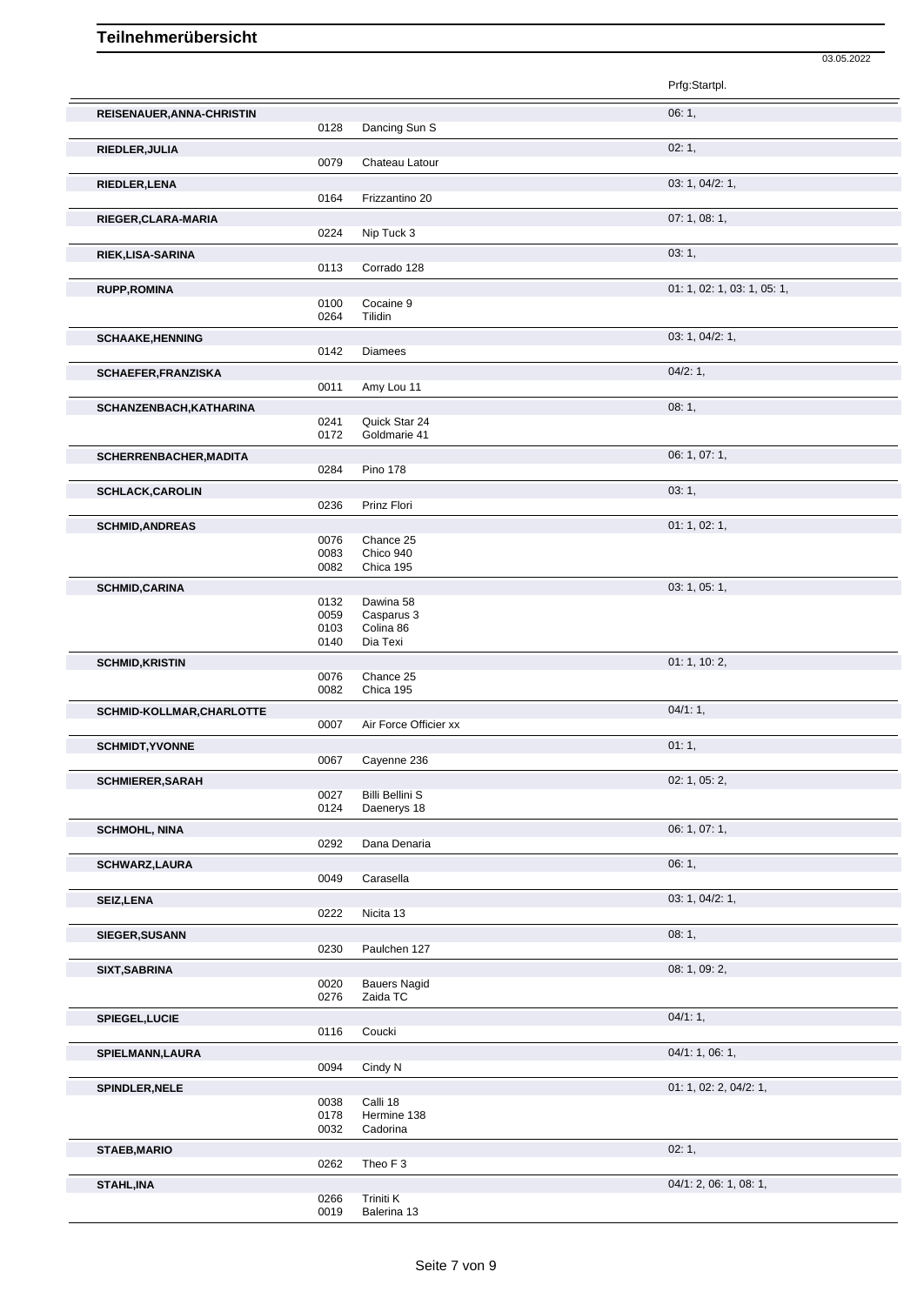|                                    |              |                                  | Prfg:Startpl.          |
|------------------------------------|--------------|----------------------------------|------------------------|
| <b>STAHL, ULRICH</b>               |              |                                  | 03: 1, 04/1: 1,        |
|                                    | 0195         | Latenda                          |                        |
| <b>STAIGER, JACQUELINE</b>         |              |                                  | 01: 1, 02: 1,          |
|                                    | 0206         | Limbizkit                        |                        |
|                                    | 0058         | Cash Cat H.F.                    |                        |
| STARZ, FRANZ-XAVER                 |              |                                  | 02:1,                  |
|                                    | 0286         | Ciarra                           |                        |
| <b>STEEB, MICHAEL</b>              |              |                                  | 02:1,                  |
|                                    | 0071         | Celina 173                       |                        |
| <b>STEPHAN, KERSTIN</b>            |              |                                  | 02:2,                  |
|                                    | 0070         | Celenta CR                       |                        |
|                                    | 0211         | Lordess Kebaya                   |                        |
| <b>STEUDEL, MARIE-LOUISE</b>       |              |                                  | 06:1,                  |
|                                    | 0291         | Clooney 110                      |                        |
| <b>STROBEL, SARAH MARIE</b>        |              |                                  | 08:1,                  |
|                                    | 0155         | Ferry Topia A                    |                        |
| <b>TABATABAI POUR, MEHDI</b>       |              |                                  | 02: 1, 03: 1, 04/2: 1, |
|                                    | 0157         | Filius 253                       |                        |
| <b>TEGELER, KIRSTEN ISABELL</b>    |              |                                  | 02: 1, 03: 1, 04/2: 1, |
|                                    | 0091         | Cici G                           |                        |
|                                    | 0226         | Ofelia D                         |                        |
|                                    | 0093         | Cimone                           |                        |
|                                    | 0037         | Calisto G                        |                        |
| TOSUN-LOPRETE, TATJANA             |              |                                  | 02: 1, 03: 1, 05: 1,   |
|                                    | 0273<br>0245 | Viva of Paradies<br>Quiwitina M  |                        |
|                                    |              |                                  |                        |
| <b>VEIL, EMILIA</b>                | 0308         | Sweetheart 15                    | 09:1,                  |
|                                    |              |                                  |                        |
| <b>VOLLMER, KATRIN</b>             | 0096         | Claus 27                         | 02:1,                  |
|                                    | 0107         | Cool Cat 6                       |                        |
|                                    | 0213         | Lotty 13                         |                        |
|                                    | 0168         | <b>Ginger Musterd</b>            |                        |
| <b>VOLLMER,LISA</b>                |              |                                  | 02: 1, 03: 1,          |
|                                    | 0096         | Claus 27                         |                        |
|                                    | 0107<br>0213 | Cool Cat 6<br>Lotty 13           |                        |
|                                    | 0168         | <b>Ginger Musterd</b>            |                        |
| <b>WALTER DR., IRENE</b>           |              |                                  | 02: 2, 03: 2,          |
|                                    | 0023         | Belana M                         |                        |
|                                    | 0078         | Charonesse W                     |                        |
|                                    | 0016         | Asterix 668                      |                        |
| <b>WALTER, CELINA</b>              |              |                                  | 03:1,                  |
|                                    | 0064         | Catch me if you can 29           |                        |
| <b>WEBER, NADINE</b>               |              |                                  | 03: 1, 04/2: 2,        |
|                                    | 0160         | Flicka 933                       |                        |
|                                    | 0109<br>0144 | Coradina 18<br>Donna di Bella MW |                        |
|                                    |              |                                  |                        |
| <b>WEGNER, ANGELINA</b>            | 0013         | Annabell 530                     | 06:1,                  |
|                                    |              |                                  |                        |
| WEIK, ANNA-MARIA                   |              |                                  | 01:2,                  |
|                                    | 0005<br>0262 | Acolena F<br>Theo F <sub>3</sub> |                        |
|                                    | 0261         | Taquina F                        |                        |
| <b>WEIK, THERESA</b>               |              |                                  | 04/1:1,                |
|                                    | 0153         | Espetita                         |                        |
|                                    |              |                                  | 06:1,                  |
| <b>WEILAND, ANNIKA</b>             | 0063         | Catalia                          |                        |
|                                    |              |                                  | 03:1,                  |
| <b>WEISS,LENA</b>                  | 0242         | Quintas E                        |                        |
|                                    | 0044         | Candy Crush 20                   |                        |
| <b>WESTER-EBBINGHAUS, MATTHIAS</b> |              |                                  | 03: 1, 04/2: 1,        |
|                                    | 0249         | Reline B                         |                        |
|                                    |              |                                  | 02: 1, 03: 1,          |
| <b>WIDMAYER, SARAH</b>             | 0098         | Clintett                         |                        |
|                                    |              |                                  | 02: 2, 03: 2,          |
| <b>WIEDENBAUER, CHRISTIAN</b>      | 0008         | Alcantaro 10                     |                        |
|                                    | 0014         | Anton E                          |                        |
| WIESLER, ALEXANDRA                 |              |                                  | 06:1,                  |
|                                    |              |                                  |                        |

03.05.2022